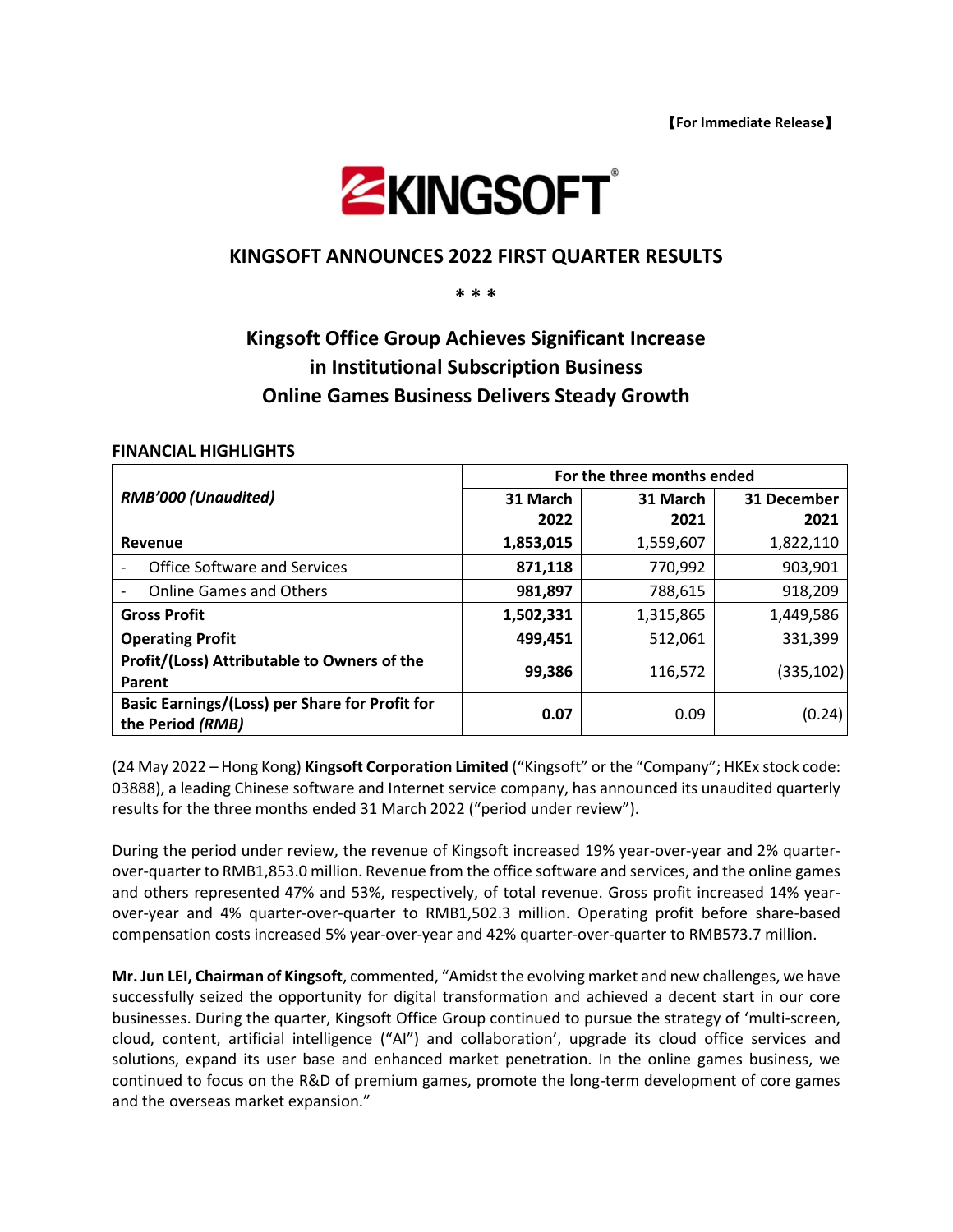**Mr. Tao ZOU, Chief Executive Officer of Kingsoft**, added, "The Company maintained steady performance across all businesses in the first quarter with total revenue reaching RMB1,853.0 million, increasing by 19% year-on-year. Driven by the continued growth of subscription revenue from individual and institutional users, our office software and services business in the first quarter increased by 13% year-on-year. With the contribution of our new mobile games launched in the fourth quarter of 2021, our online games and others business in the first quarter increased by 25% year-on year."

# **BUSINESS REVIEW**

# **Office Software and Services**

For the first quarter of 2022, revenue from the office software and services business increased 13% yearon-year to RMB871.1 million. The year-on-year increase was mainly due to the continued growth of Kingsoft Office Group's individual and institutional subscription business.

During the quarter, the robust year-on-year growth of domestic individual subscriptions business was primarily driven by the ongoing user base expansion and growth in the number of long-term paying users. Meanwhile, during the COVID-19 pandemic, the highly effective collaboration functions of WPS Docs facilitated information sharing and drove a continuous increase in the number of uploaded cloud documents. Regarding the government and enterprise market, Kingsoft Office Group continued to enhance the solution quality of cloud and collaboration, bring brand-new experiences to users, and further promote cloud office migration and penetration. Kingsoft Office Group continued to optimize its solutions, enhance the eco-system construction and channel capabilities, and seize new opportunities arising from digital government and the industry digital transformation.

### **Online Games and Others**

Revenue from the online games and others business for the first quarter of 2022 increased 25% year-onyear and 7% quarter-on-quarter to RMB981.9 million. The increases were mainly due to the successful launch of several mobile games in the fourth quarter of 2021.

JX World III, which was launched at the end of 2021, achieved an excellent performance in the quarter, and further demonstrated our strengths in R&D and operation of premium games. Meanwhile, we continued to optimize our newly launched titles. In April 2022, we have received the license approval for JX Online III Origin (劍網 3 緣起), and launched its open beta on 13 May. In view of the globalization, we strive to increase our product presence in international markets. As such, JX World III was launched in Southeast Asia in March 2022, and Wu Lin Xian Xia (武林閑俠) was launch in Hong Kong, Macao and Taiwan in April 2022, and will also be released in South Korea in the third quarter of the year.

**Mr. Jun LEI** concluded, "The results we achieved in the first quarter lays a solid foundation for the year of 2022. Looking ahead, the Company will continue to adhere to technological empowerment and keep investing in R&D . We will also strengthen our products and services, optimize user experience and strive to build a brighter future together with our users and partners."

**About Kingsoft Corporation Limited**